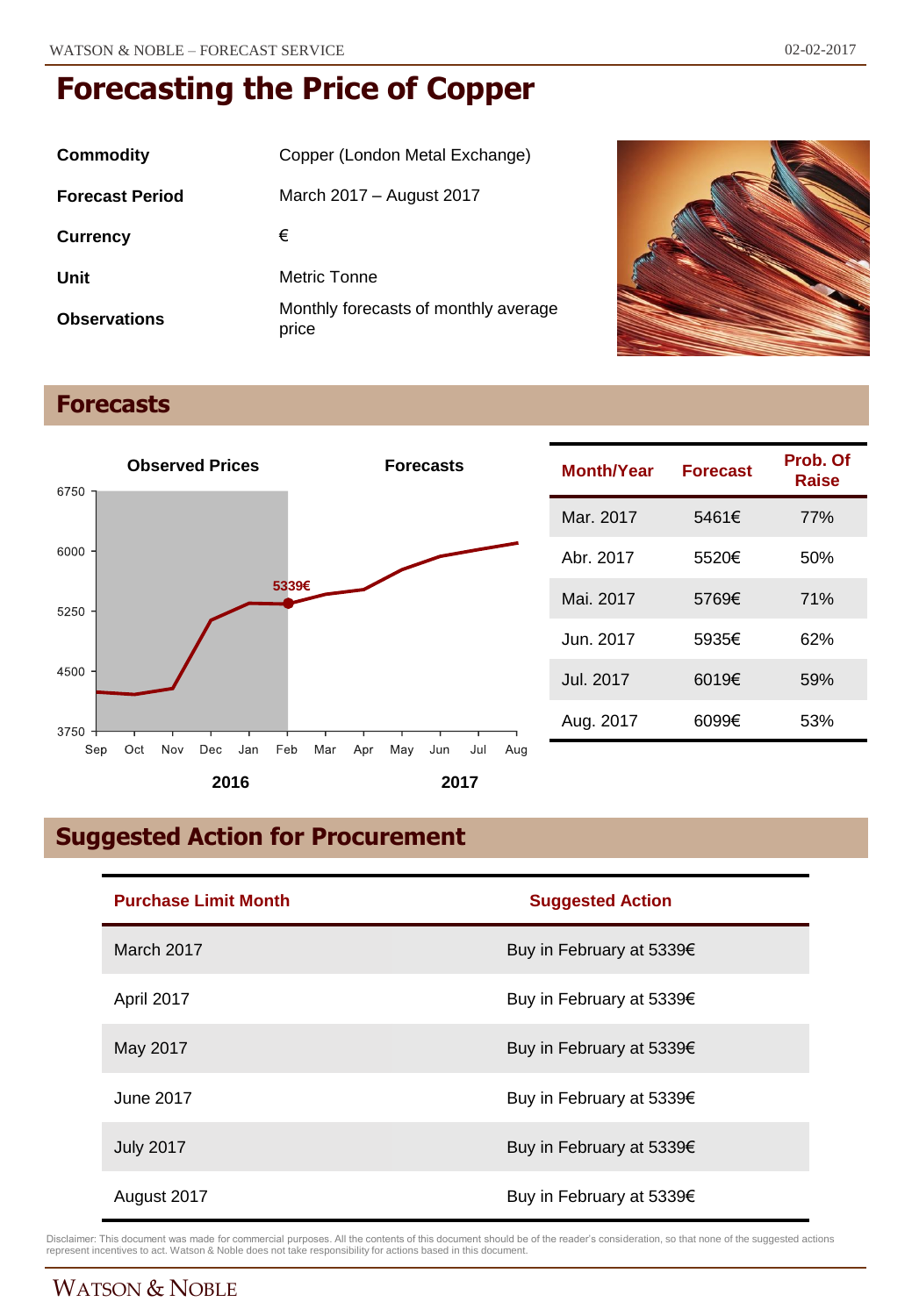### **Impact Analysis: One Month Forecast**



Our algorithm forecasts a higher price of Copper in one month: it is expectable that the price increases 2,28% from 5339€ to 5461€ until the beginning of March.

#### **Indices of Factors**



#### **Interpretation**

- **Decrease of Supply**: Positive pressure of the Supply index
- **Increase of Demand**: Positive pressure of the Demand index
- Positive pressure of the index of Copper
- Negative pressure of the index of variables representing the market upstream
- Slightly negative pressure of the index of variables representing the market downstream
- **Considerably positive pressure of the financial index**
- Positive pressure of other commodities and other factors
- **Focus on Mexico, Canada, and Japan**





Disclaimer: This document was made for commercial purposes. All the contents of this document should be of the reader's consideration, so that none of the suggested actions<br>represent incentives to act. Watson & Noble does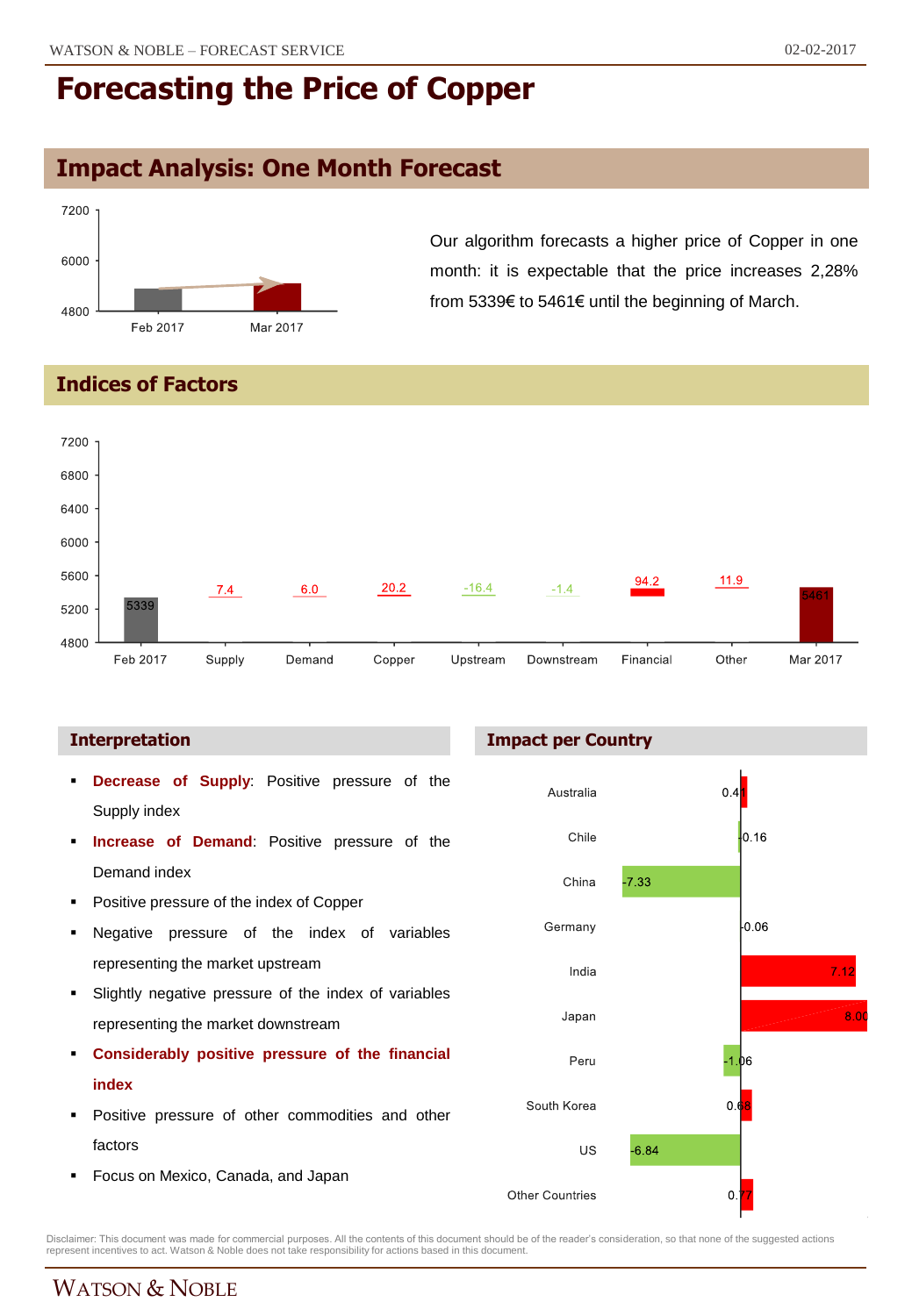## **Impact Analysis: Two Months Forecast**



Our algorithm forecasts a higher price of Copper in two months: it is expectable that the price increases 3,38% from 5339€ to 5520€ until the beginning of April.

### **Indices of Factors**



- **Decrease of Supply**: Positive pressure of the Supply index
- **Considerable increase of Demand**: Positive pressure of the Demand index
- Considerably negative pressure of the index of Copper
- Slightly positive pressure of the index of variables representing the market upstream
- Positive pressure of the index of variables representing the market downstream
- Positive pressure of the financial index
- Positive pressure of other commodities and other factors
- **Focus on Finland, Germany, and India**



Disclaimer: This document was made for commercial purposes. All the contents of this document should be of the reader's consideration, so that none of the suggested actions<br>represent incentives to act. Watson & Noble does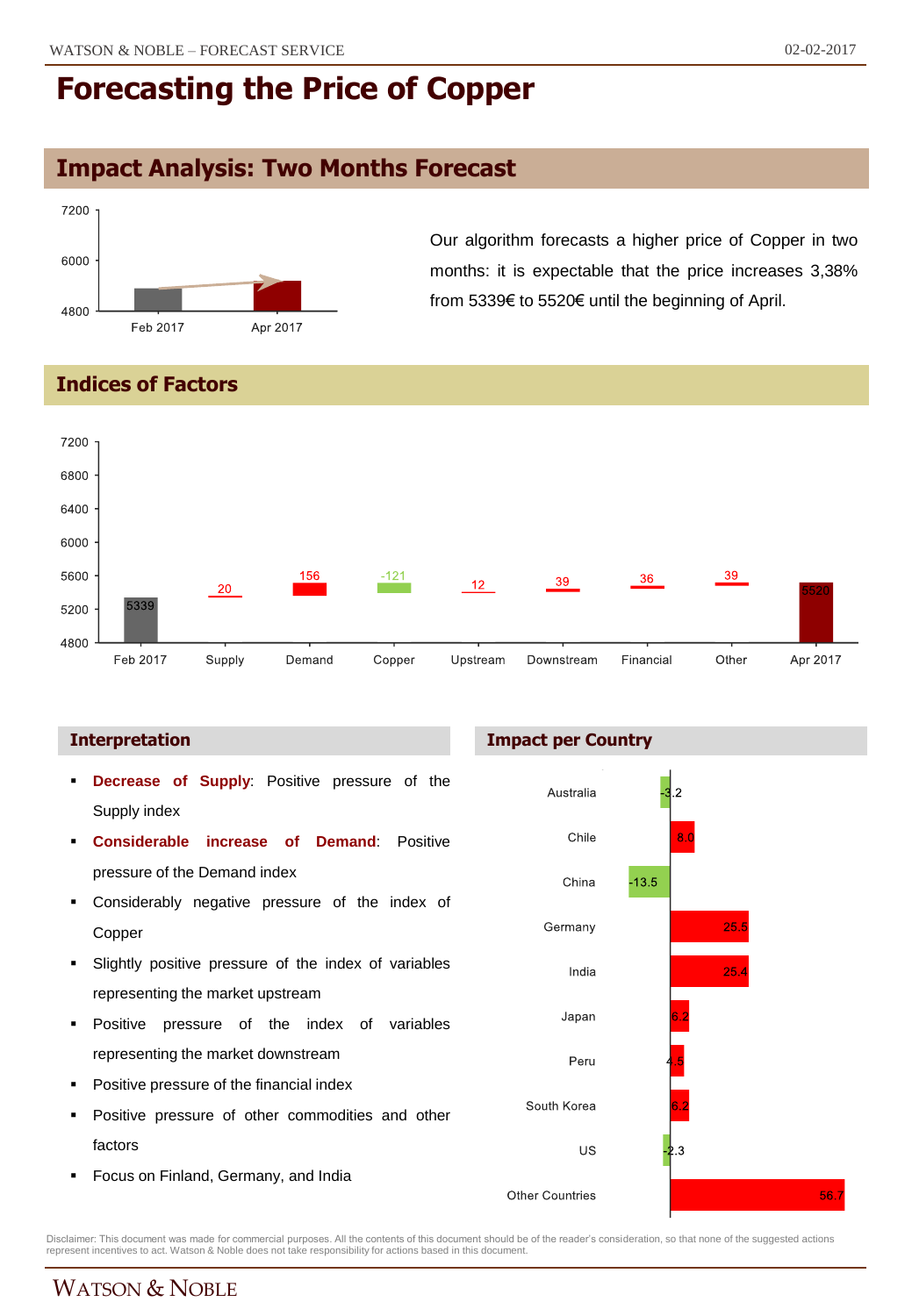## **Impact Analysis: Three Months Forecast**



Our algorithm forecasts a higher price of Copper in three months: it is expectable that the price increases 8,05% from 5339€ to 5769€ until the beginning of May.

**Indices of Factors**



#### **Interpretation Impact per Country**

- **Decrease of Supply**: Positive pressure of the Supply index
- **Decrease of Demand**: Negative pressure of the Demand index
- **Considerably positive pressure of the index of Copper**
- Slightly negative pressure of the index of variables representing the market upstream
- **Positive pressure of the index of variables** representing the market downstream
- **Considerably positive pressure of the financial index**
- Slightly positive pressure of other commodities and other factors
- Focus on Finland, Germany, and South Korea



Disclaimer: This document was made for commercial purposes. All the contents of this document should be of the reader's consideration, so that none of the suggested actions<br>represent incentives to act. Watson & Noble does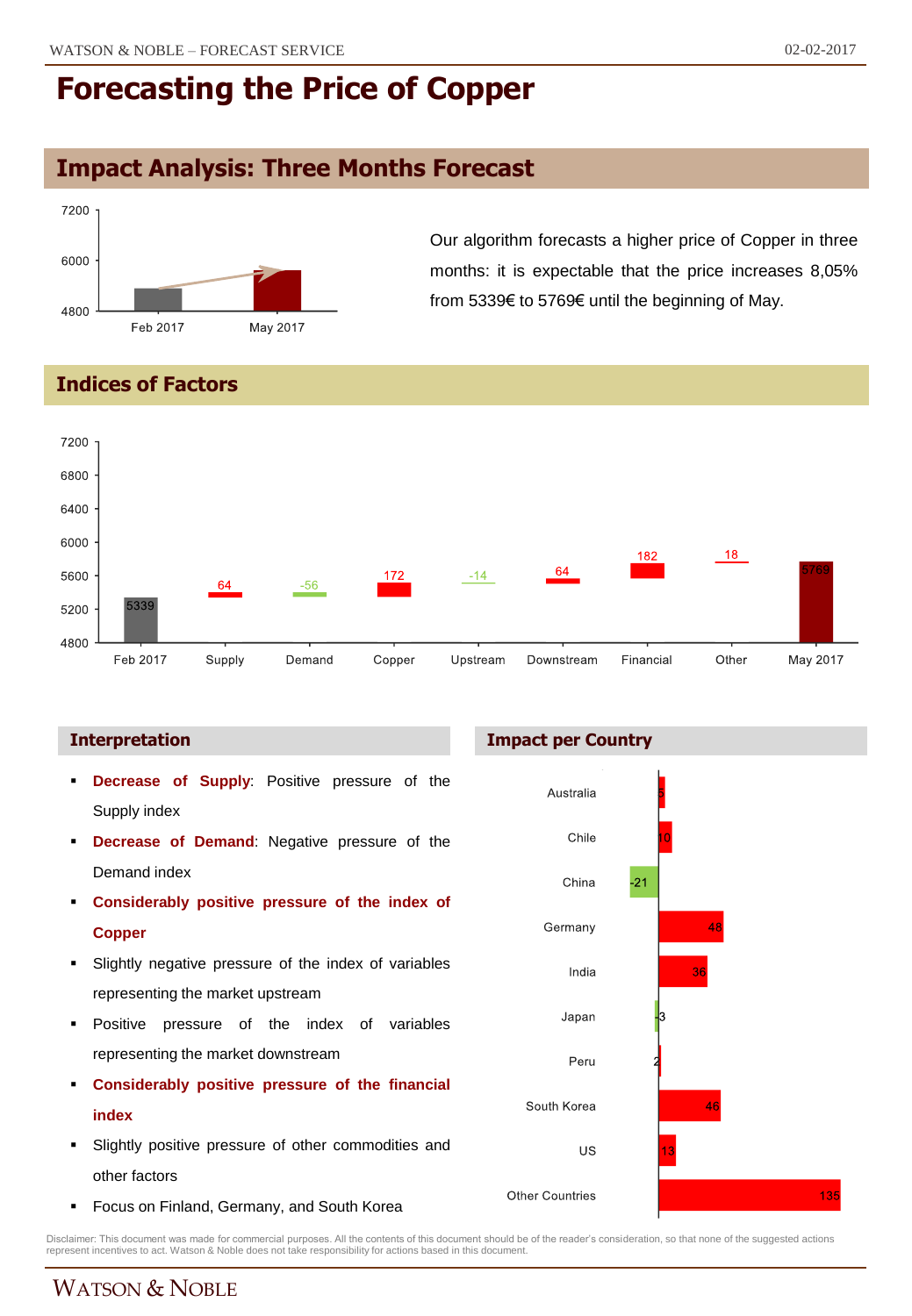### **Impact Analysis: Four Months Forecast**



Our algorithm forecasts a higher price of Copper in four months: it is expectable that the price increases 11,16% from 5339€ to 5935€ until the beginning of June.

#### **Indices of Factors**



#### **Interpretation Impact per Country**

- **Decrease of Supply**: Positive pressure of the Supply index
- **Considerable increase of Demand**: Positive pressure of the Demand index
- **Considerably negative pressure of the index of Copper**
- Positive pressure of the index of variables representing the market upstream
- **Positive pressure of the index of variables** representing the market downstream
- **Considerably positive pressure of the financial index**
- Positive pressure of other commodities and other factors
- Focus on Finland, India, and Russia



Disclaimer: This document was made for commercial purposes. All the contents of this document should be of the reader's consideration, so that none of the suggested actions<br>represent incentives to act. Watson & Noble does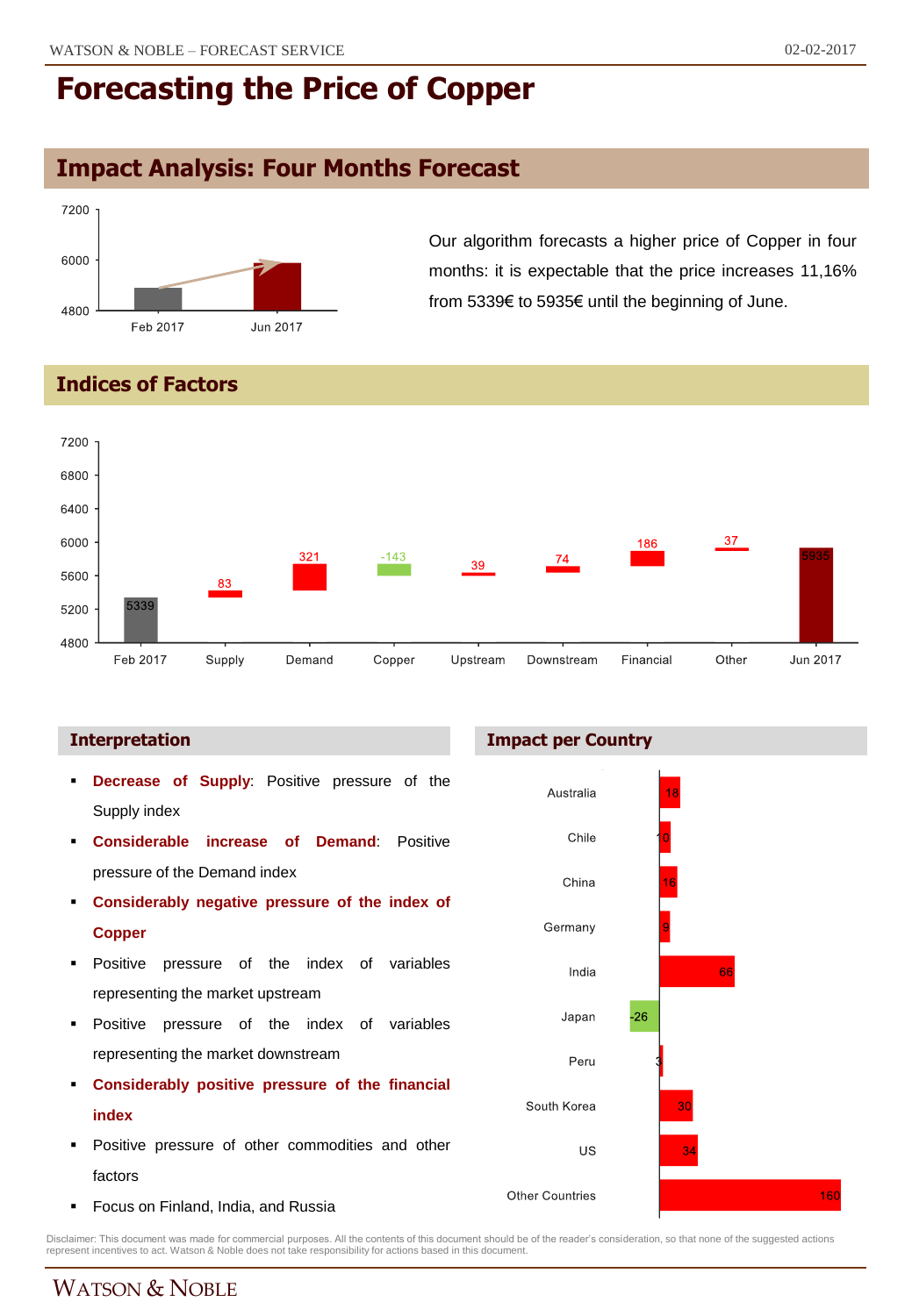### **Impact Analysis: Five Months Forecast**



Our algorithm forecasts a higher price of Copper in five months: it is expectable that the price increases 12,74% from 5339€ to 6019€ until the beginning of July.

### **Indices of Factors**



#### **Interpretation Impact per Country**



Disclaimer: This document was made for commercial purposes. All the contents of this document should be of the reader's consideration, so that none of the suggested actions<br>represent incentives to act. Watson & Noble does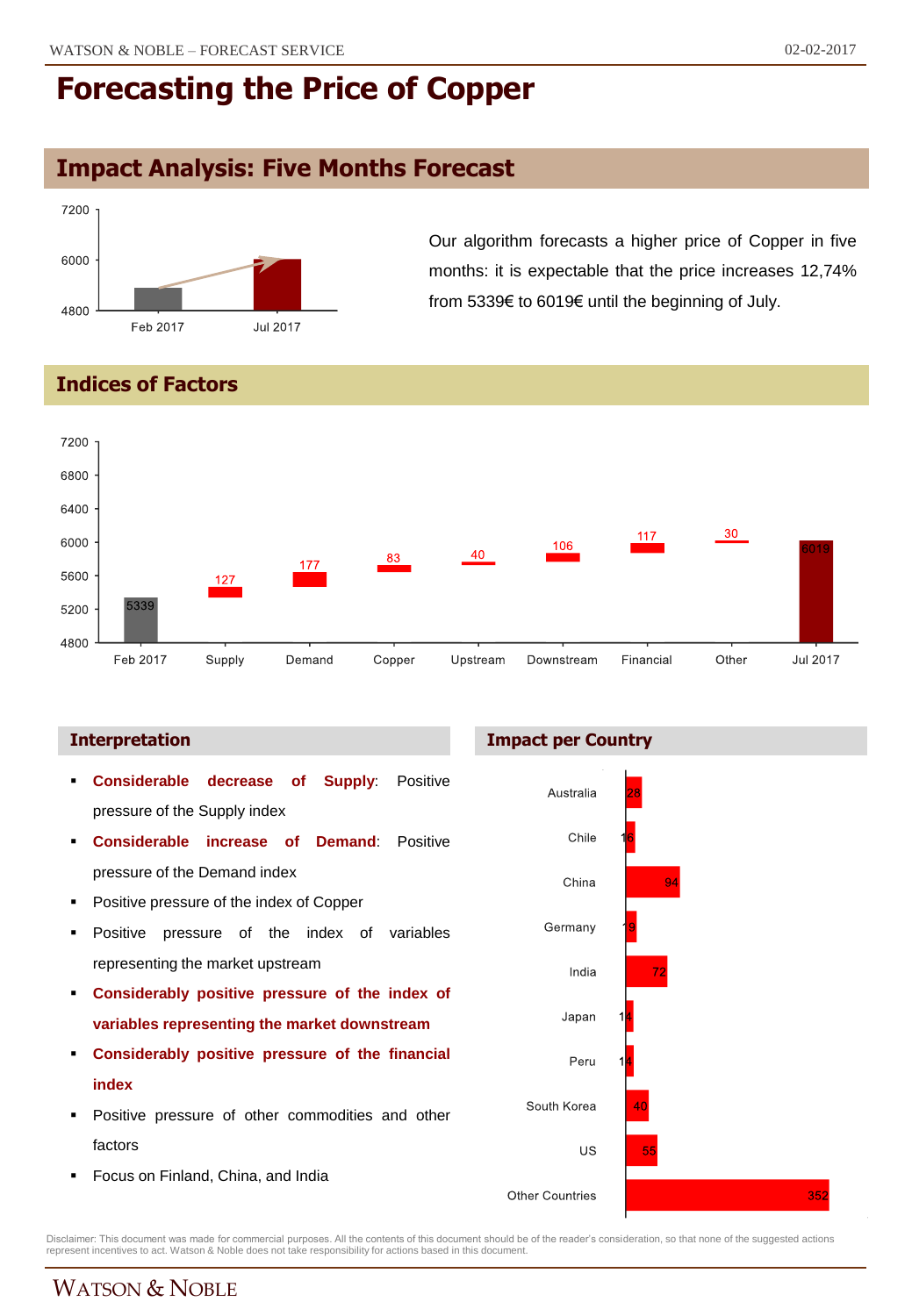### **Impact Analysis: Six Months Forecast**



Our algorithm forecasts a higher price of Copper in six months: it is expectable that the price increases 14,24% from 5339€ to 6099€ until the beginning of August.

#### **Indices of Factors**



#### **Interpretation Impact per Country**



Disclaimer: This document was made for commercial purposes. All the contents of this document should be of the reader's consideration, so that none of the suggested actions<br>represent incentives to act. Watson & Noble does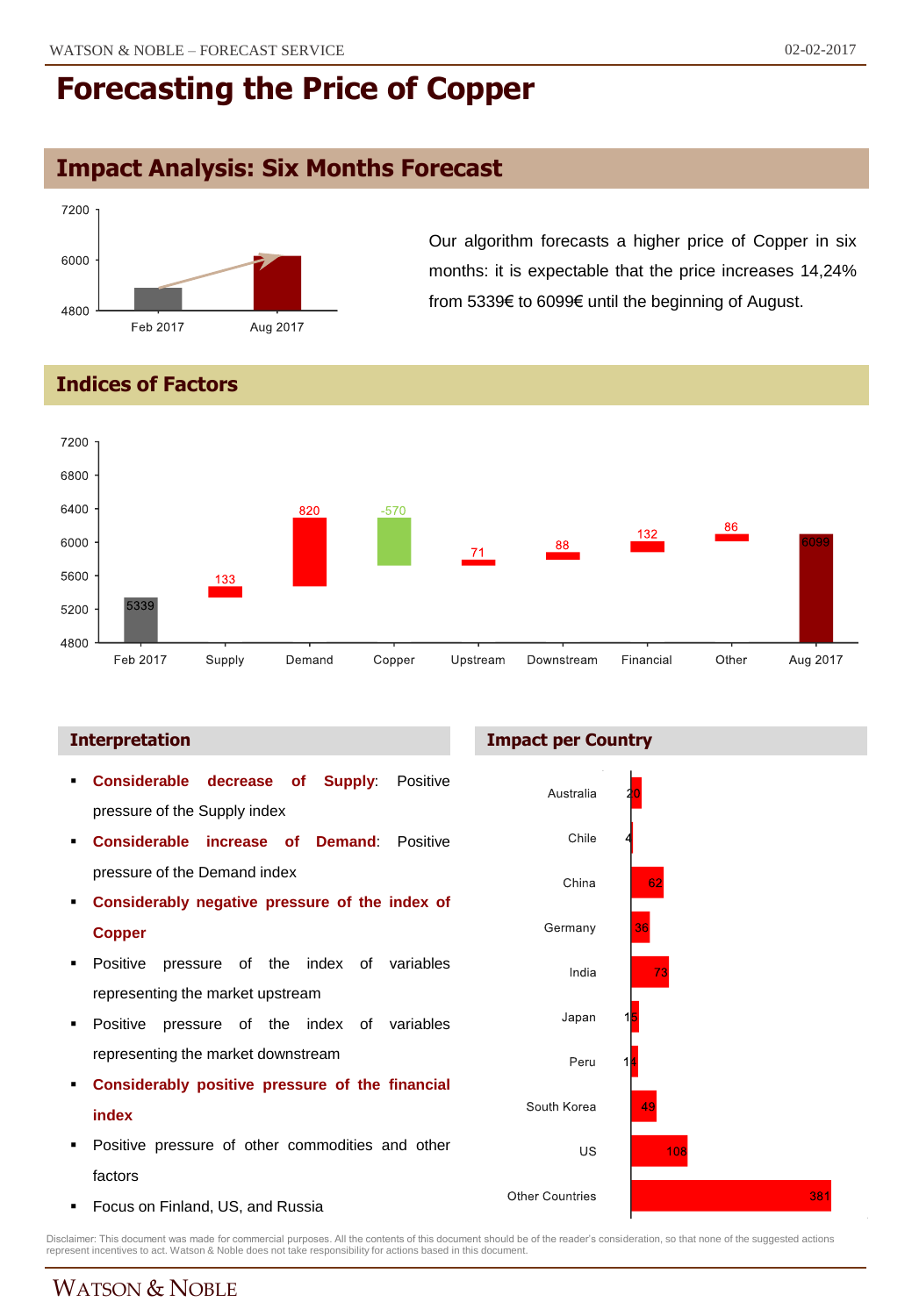## **APPENDIX I – Technical Explanation of the Impact Analysis**

In this appendix, we explain the impact analysis of the factors that most contribute for our forecasts.

This Impact Analysis is conducted individually for **each time horizon**, allowing for a distinction between the indices of variables that contribute for our forecasts at short and medium run.

For each time horizon, our analysis has **two components**: first, we present the impact of variables grouped by **indices of factors**; second we present the impact of variables grouped by **indices of countries.**

### **Indices of Factors**

**Indices of factors** are indices of the weighted contributions of the variables grouped in those factors.

**Supply Index:** composed of macroeconomic variables of the producing and exporting countries. It includes variables such as production, exchange rates, inflation, monetary policy, and wages. For example, an increase in wages implies higher production costs which should (in linear, general, and *ceteris paribus* terms) generate an incentive to increase prices;

**Demand index:** composed of macroeconomic variables of the consuming and importing countries. It includes variables such as production, exchange rates, inflation, monetary policy, and wages. For example, a decrease in a consumer confidence index should (in linear, general, and *ceteris paribus* terms) increase savings and decrease demand, leading to lower prices;

**Copper Index**: composed of variables related to Copper. It includes variables such as the price of Copper in different regions of the world and exports, imports, and producer prices of Copper in some countries. For example, an increase in the price of Copper in other region may imply an increase in the price of Copper in Europe due to arbitrage movements;

**Upstream index:** composed of variables related to Copper Ore and Coal. It includes variables such as the price and exports, imports, and producer prices of the inputs in some countries. For example, an increase in the price of Coal should (in linear, general, and *ceteris paribus* terms) generate an increase in the price of Copper;